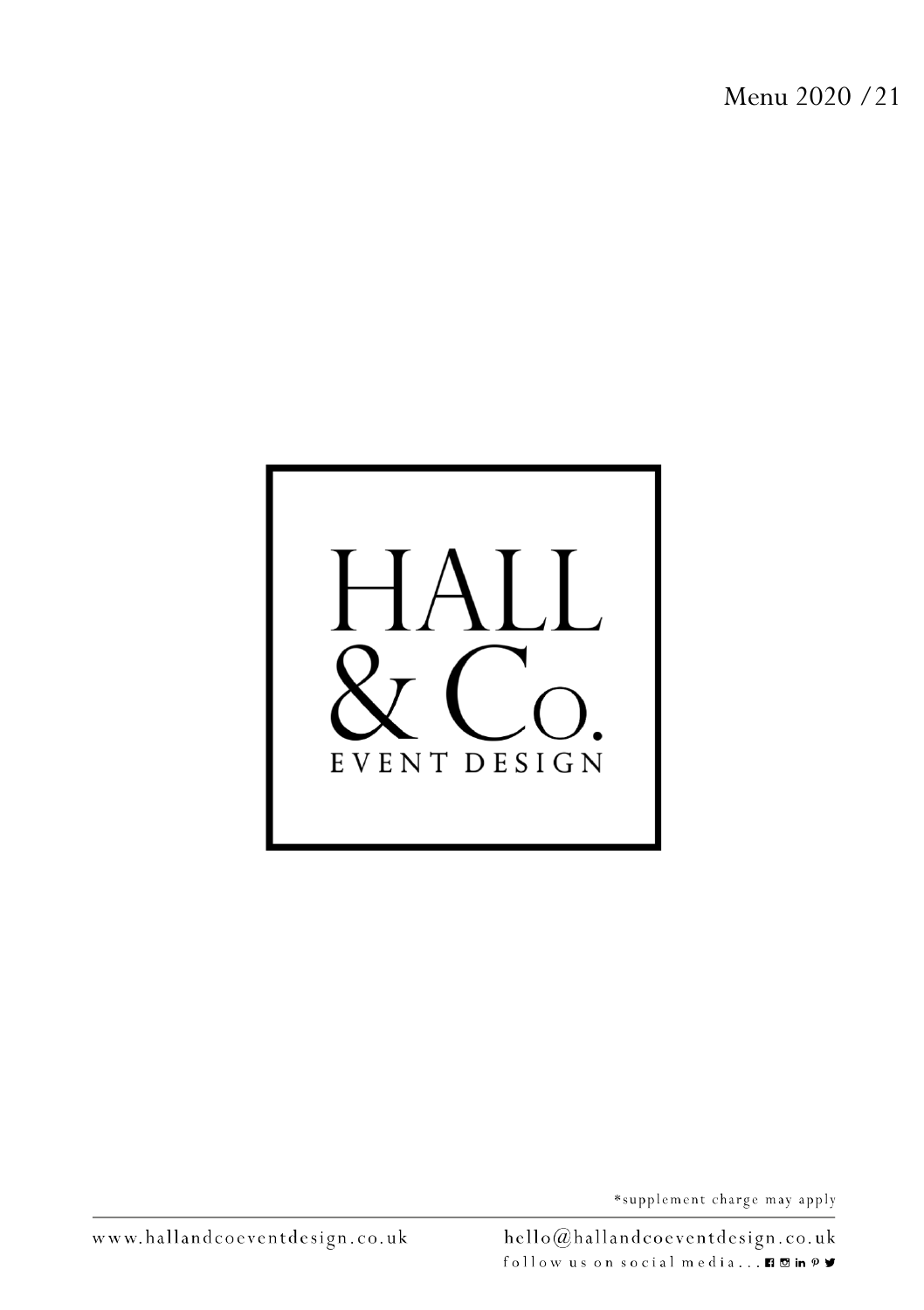# **Contents page**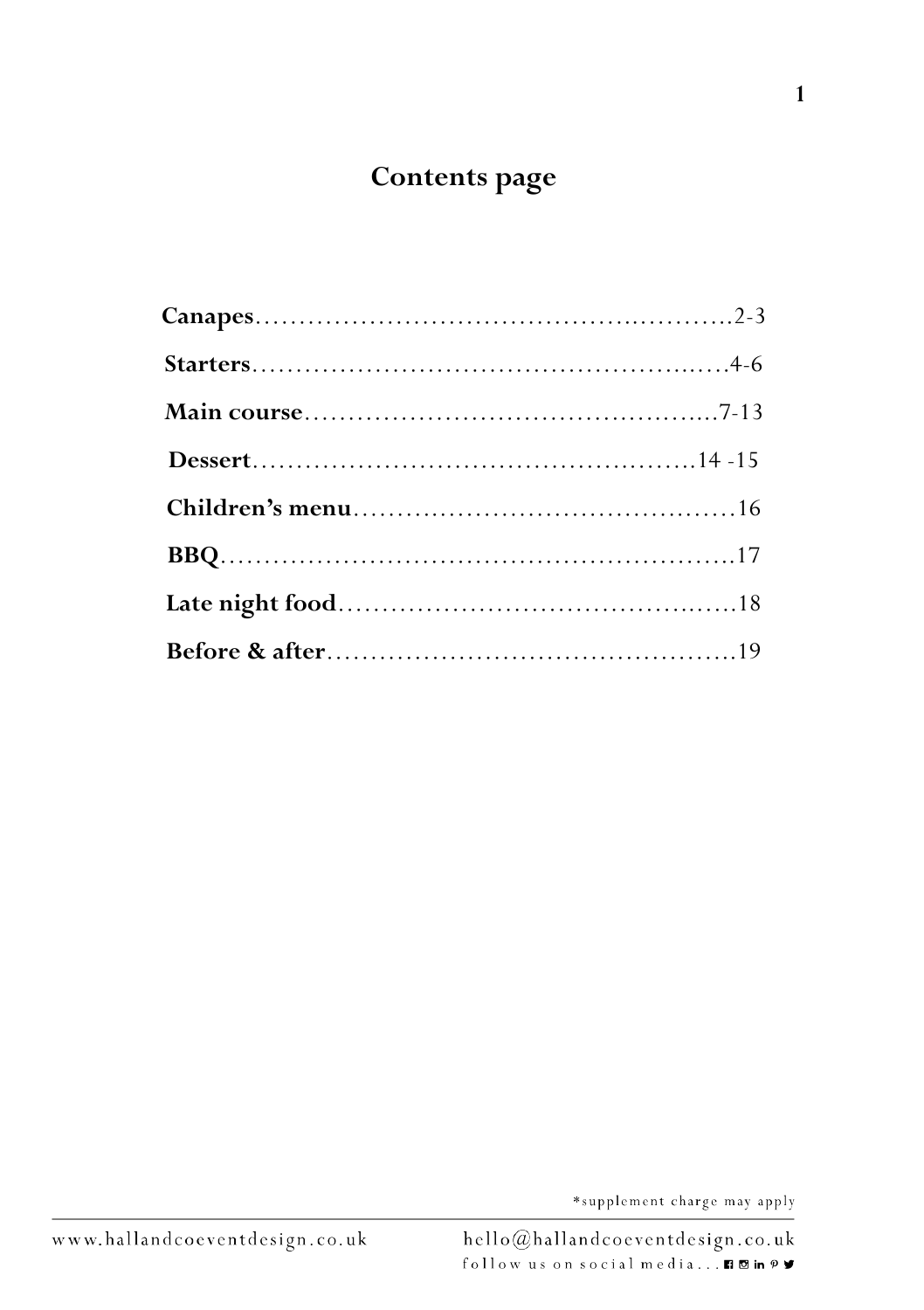# **CANAPÉS** Meat

Crispy pork, spring onion & ginger lollipops, hoisin Charred asparagus wrapped in prosciutto, cold béarnaise sauce (Seasonal) Five spice glazed pork belly, pickled cucumber Pressed ham hock terrine, confit shallot, quail's egg

Crispy chicken & tarragon bon bon, truffle aioli Chicken & ham hock scotch egg, tarragon mayonnaise Chicken tikka skewer, coronation crème fraiche Curried chicken poppadum crisp, mango chutney, toasted coconut & lime pickle Korean fried chicken, kimchi mayonnaise

Slow braised beef short rib croquette, piccalilli Roast beef fillet, confit chip, shallot relish, horseradish crème fraiche, watercress

Moroccan spiced lamb tagine, butternut squash cup, mint & nigella seed yogurt

#### Fish

Warm smoked haddock tart Sesame seared tuna, soy, coriander & chilli dip Smoked mackerel, horseradish & dill scotch egg Thai spiced fish cake, mango & papaya salsa Tempura prawn, sweet chilli dip Crab, cucumber & apple salad, fennel, seeded flatbread Beetroot cured salmon, scotch pancake, citrus crème fraiche, keta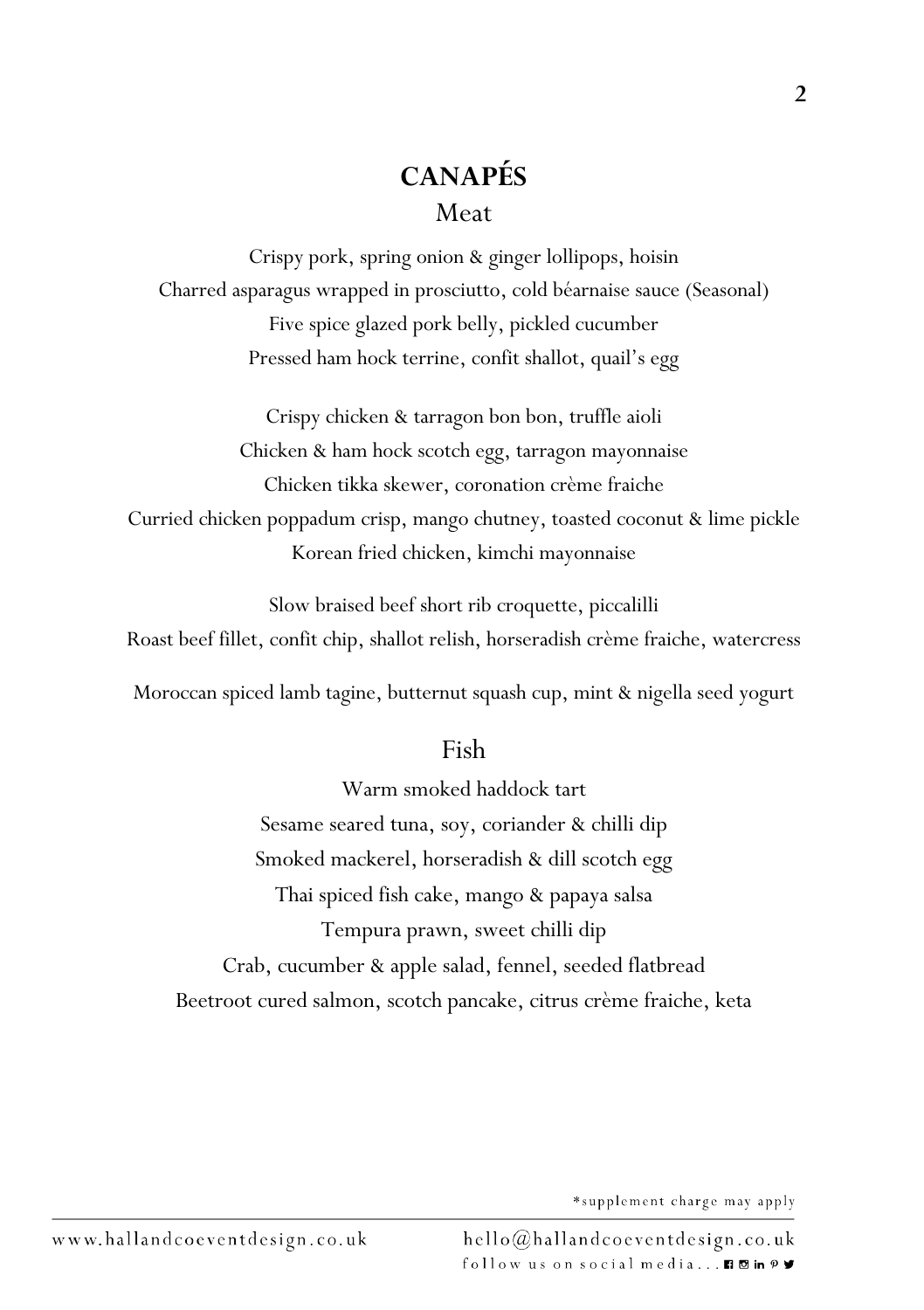# **CANAPÉS** Vegetarian

Goats cheese, honey & thyme tart, beetroot relish Pea, mint & feta cucumber salad Spring onion, thyme & asparagus tartlet, shallot & herb salad Wild mushroom, chive & stilton tart, truffle oil Cheddar & courgette scone, tomato jam, pickled courgette Squash & buffalo mozzarella arancini, thyme aioli Tempura sprouting broccoli, coriander & lime hoi sin dip Curried cauliflower poppadum crisp, mango chutney, toasted coconut & lime pickle Cavolo nero, sweet potato purée, toasted pumpkin seed, pickled red onions Pink peppercorn cream cheese, rye toast, fig chutney, pecans Carrot & nigella seed bhajis, lime & mint yoghurt

# Vegan

Garlic crostini, beetroot hummus & picked apple Savoury shortbread, garlic & coriander hummus, house dried tomatoes Moroccan falafel, riata, mint cress (many of the above vegetarian options can also be made vegan)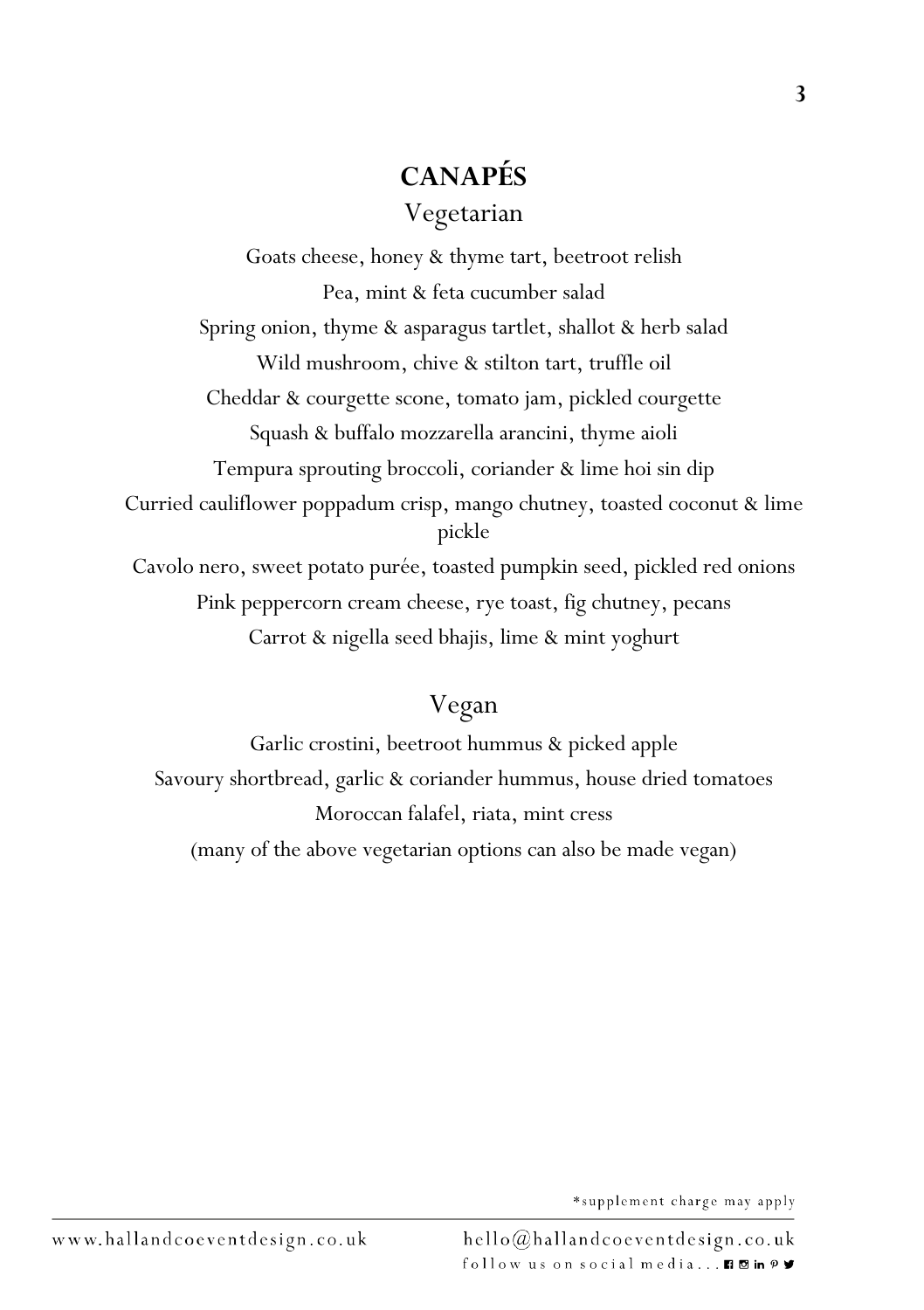#### **STARTERS** Meat

Pressed ham hock & confit chicken, shallot & tarragon mayonnaise, pickled baby onions, toasted brioche, lovage

Parma ham, peach, mozzarella, wild rocket & herb salad (seasonal) Smoked ham hock, broad bean, pea & apple salad, watercress, wholegrain mustard dressing

Crispy pork belly, caramelised parsnip purée, apple, sage & cider sauce, crackling

Crispy pork belly, seared scallop, celeriac puree, apple caramel, apple salad, pancetta crumb\* £2.00

Seared beef fillet, capers, parmesan, wild rocket, crispy shallots, truffle oil

Beef short rib croquette, cavolo nero, celeriac purée, red wine & thyme sauce

Pastrami, English mustard mayonnaise, kohlrabi slaw, pickles, rye toast

Pigeon, cauliflower purée, wild rocket, beetroot & toasted hazelnuts\* £1.00 seasonal

Pressed duck, cherry puree, pickled cherries, wild mushrooms, prune chutney & pistachio

Slow braised venison ragu, sage & truffle gnocchi, wild mushrooms, Parmesan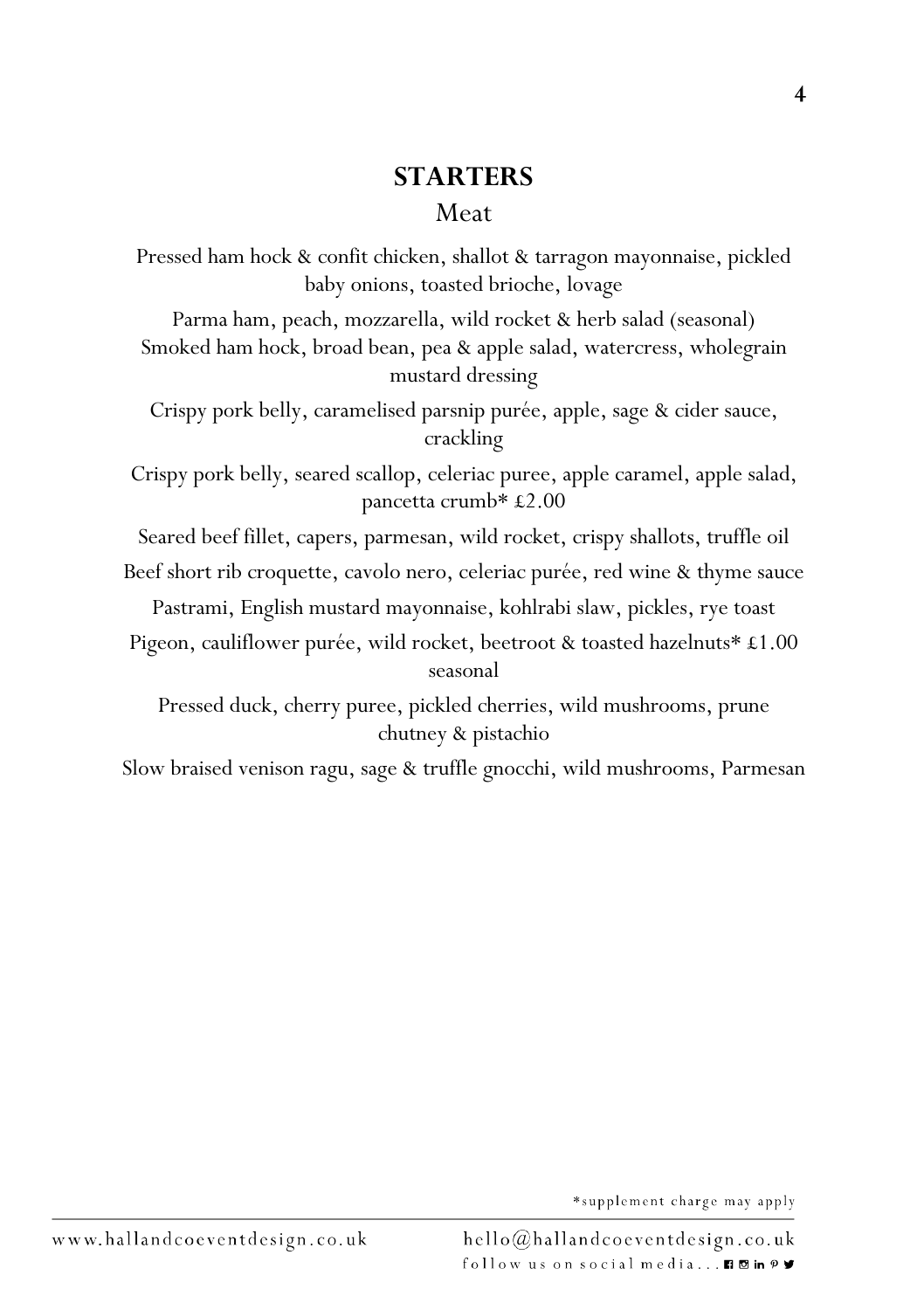### **STARTERS** Fish

"Roundwood" gin cured salmon, horseradish crème fraîche, watercress, lemon purée

Smoked salmon terrine, wasabi mayo, citrus salad, lemon Cured & scorched mackerel, cucumber jelly, pickled candy beetroot, toasted sesame seeds\* £1.50

Seared scallops, pea & mint puree, crispy pancetta & lemon gel\* £1.50 Crab, caper & red onion salad, crème fraiche, cucumber, pumpernickel toast Salt cod & chorizo fishcake, salsa verde, pickled charred shallots, lemon oil

'Lobster Roll' Toasted brioche, native poached lobster, lemon & chive mayonnaise, pickled celery, oyster leaf \*£2.00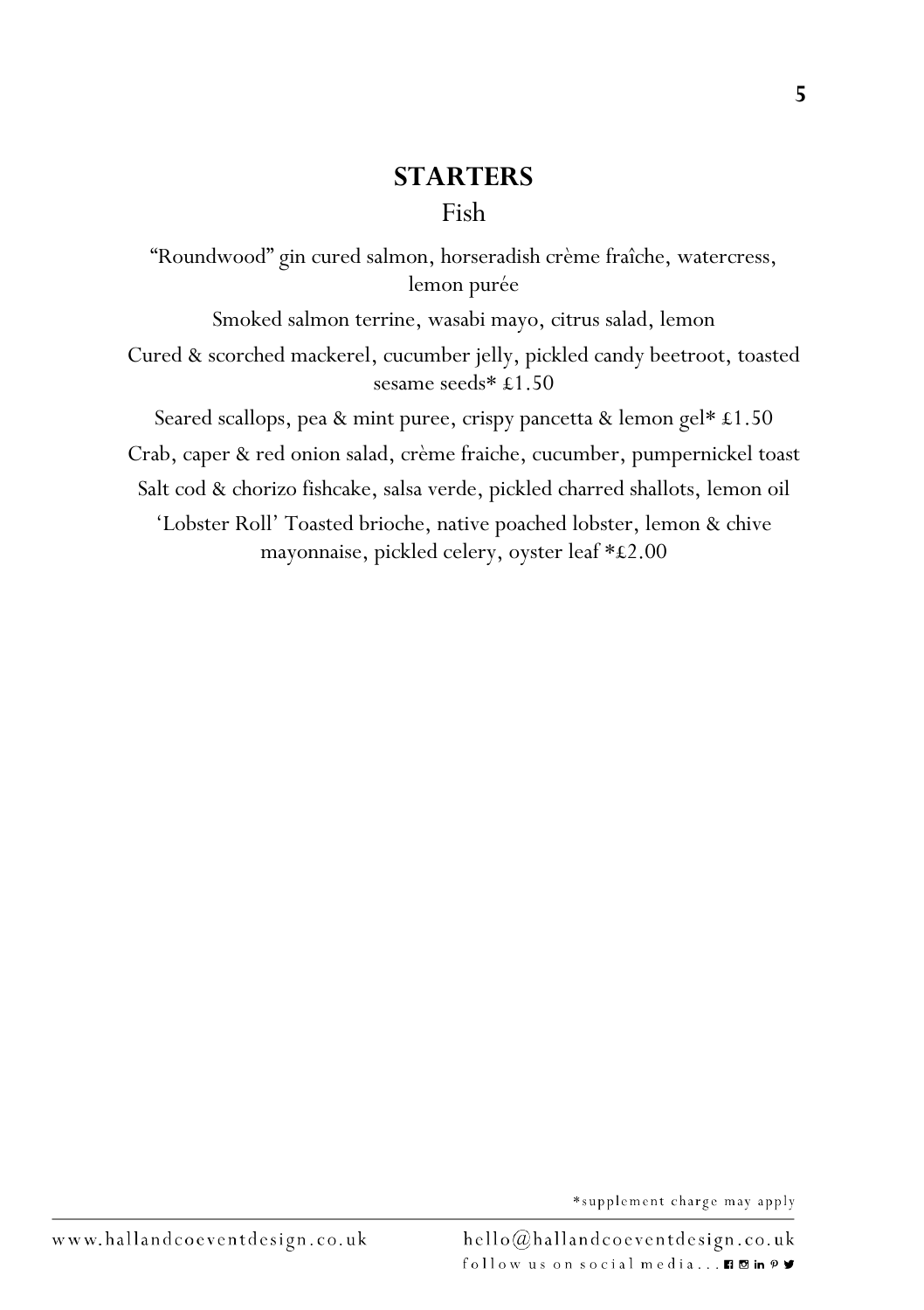# **STARTERS**

Vegetarian

Goats cheese, pickled beetroot, roasted hazelnuts, honey & thyme dressing Roasted squash, red onion & feta salad, toasted cumin seeds & buttermilk dressing

Charred sourdough, whipped feta, house dried tomatoes, capers, olives, kale & pumpkin seed pesto

Buttermilk tempura broccoli, cumin seed slaw, pickled red cabbage, siracha mayonnaise, sweet chilli cashews

Roast fig, pear, candied pecan, blue cheese & chicory salad with wholegrain mustard & honey dressing

Buffalo mozzarella, salsa verdi, vine cherry tomatoes, marcona almonds, pea shoots & chive oil

# Vegan

Marinated artichoke, lentil & sun blushed tomato salad, savoury granola, cashew sour cream dressing

Pearl barley salad, maple roast carrots, balsamic red onion, tender-stem broccoli, pecans & herb oil

Pickled beetroot carpaccio, toasted walnuts, poached pear, feta style cheese, maple & thyme dressing

Heritage tomato salad, charred asparagus, basil & oregano vegan cream cheese, crispy shallot, pea shoots & herb oil

(many of the above vegetarian options can also be made vegan)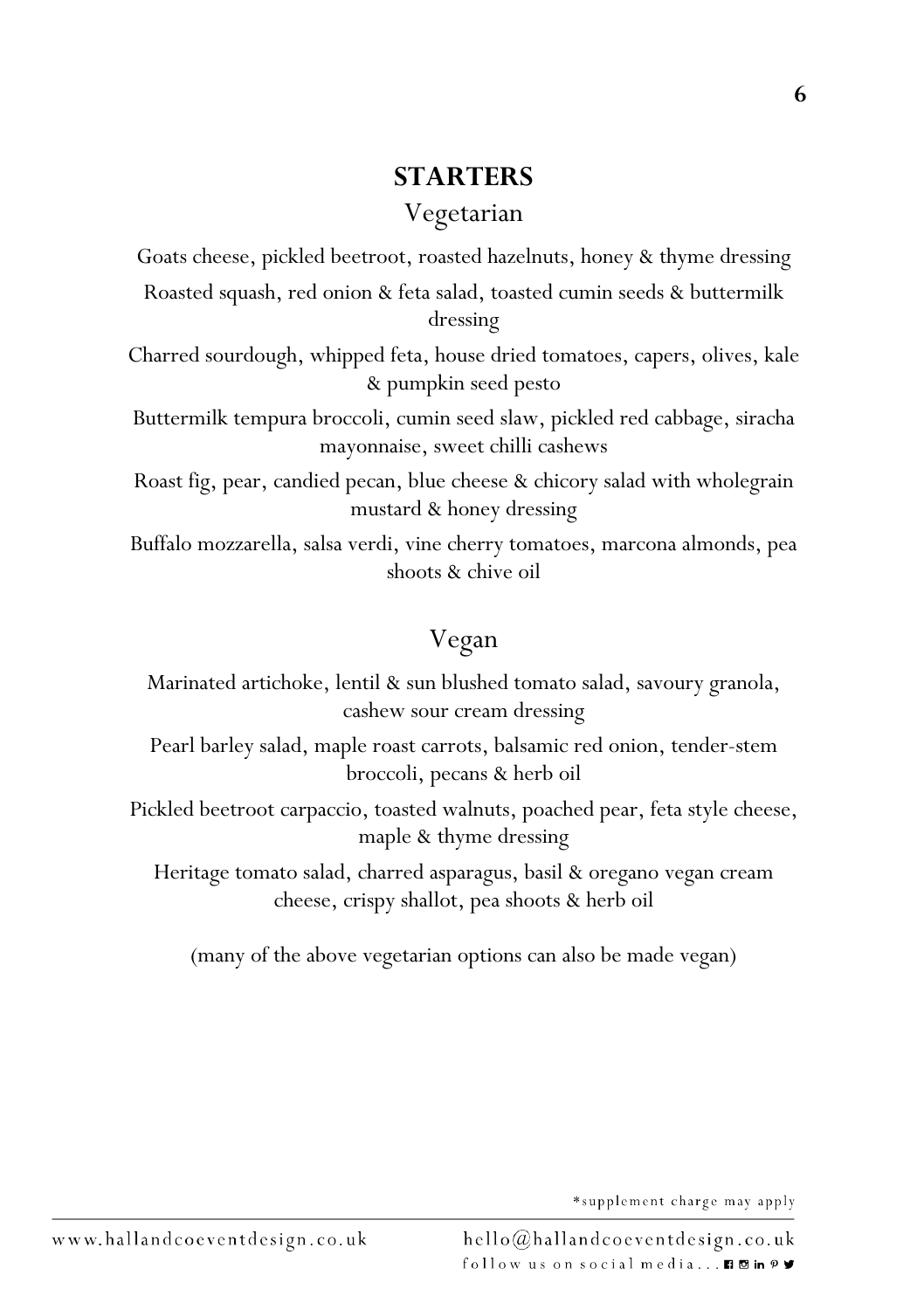# **STARTERS** Sharing boards

Antipasti | Mozzarella, artichokes, olives, sun blushed tomatoes, roast peppers, olive oil & balsamic, cured meats, focaccia

Mediterranean | Harissa hummus, feta stuffed peppers, spicy roast nuts, warm pitta, olives, feta, sweet potato falafel, lamb kofta

Fish | Smoked salmon, coriander & lime king prawns, smoked mackerel pate, calamari, pumpernickel, caper, lemon & chive potato salad \*£1.50

Ploughman's | Scotch egg, sausage rolls, mature cheddar, stilton, piccalilli, red onion jam, grapes, celery, apples & fresh bread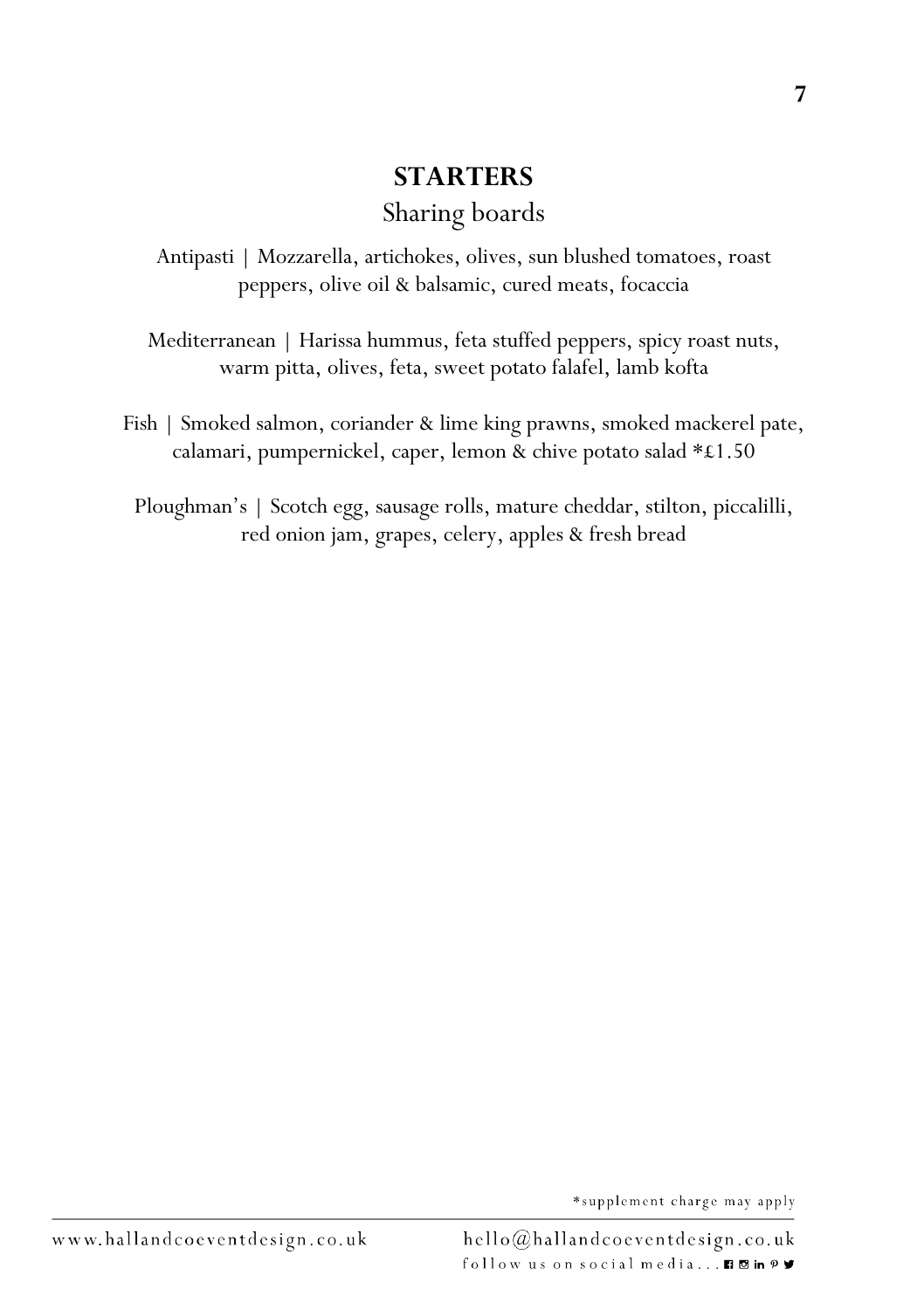## **MAIN COURSE** Chicken

Chicken breast, potato rosti, creamed leeks, Pancetta, wild mushroom cream sauce

Chicken breast, ham hock & tarragon bon bon, wilted greens, carrot puree & red wine sauce

Lemon thyme roasted chicken, potato dauphinoise, green beans & salsa verde Chicken breast, shallot puree, buttered hispi cabbage, broad bean & pancetta fricassee, tarragon cream sauce

#### Game

Roast duck breast, beetroot purée, roast baby carrots, tender-stem broccoli, straw fries & red wine sauce\* £3.50

Roast duck breast, confit duck leg, dauphinoise potatoes, braised red cabbage, wilted greens & blackberry sauce\* £3.50 seasonal

Venison haunch steak, boulangère potatoes, green beans, roasted red onions, blueberry & rosemary sauce\*£3.50

Loin of venison, root vegetable terrine, shallot purée, roast broccoli, crispy shallot & red wine sauce\* £4.50

Pheasant breast, confit leg & wild mushroom bon bons, potato & celeriac terrine, wilted greens & blackberries\* £3.00 seasonal

Roast guinea fowl breast, Caesar salad, anchovies, crispy Parma ham, croutons\* £3.50 seasonal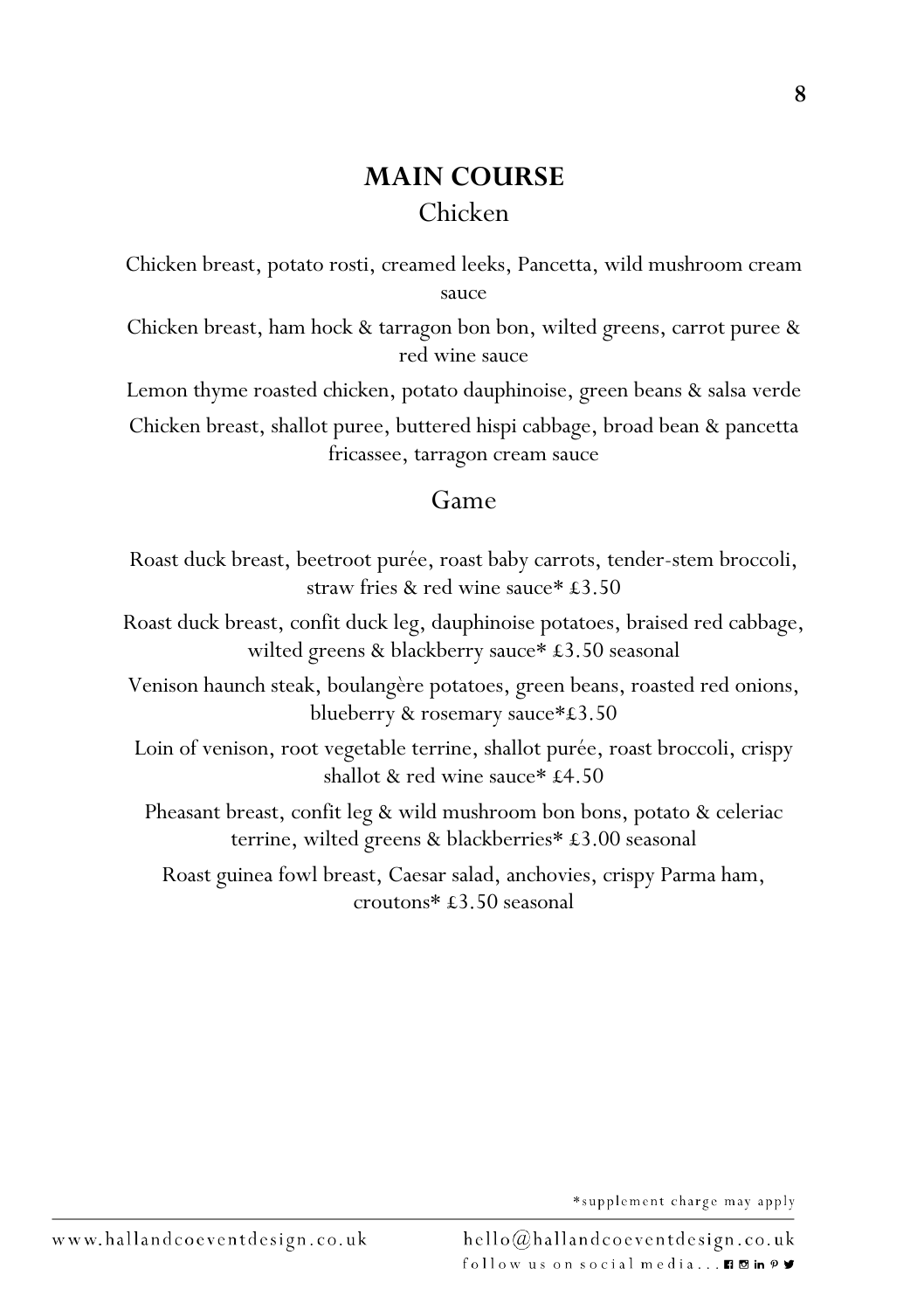**9**

Ale braised blade of beef, smoked cheddar mash, spinach, roast carrots,red wine sauce

Charred rump of beef, confit garlic mash, maple roast carrots, baby leeks, caramelised baby onions, thyme & port sauce

Charred fillet of beef, squash purée, crispy artichokes, broad beans, wild mushroom & marjoram sauce\* £4.50

8-hour cooked beef feather blade, horseradish mash, roasted baby onions, mushrooms, bacon, wilted spinach, red wine sauce \*£4.50

#### Pork

Slow-braised pork belly, confit garlic mash, spring greens, apple sauce, crackling, cider sauce

Bacon wrapped pork fillet with butternut squash purée, tender-stem broccoli, crispy herb gnocchi, sage & cider sauce

Honey mustard crusted pork fillet, confit garlic & cheddar mash, buttered savoy cabbage, caramelised apple, pickled apple, crackling crumb, cider sauce

Crispy pork belly, sweet potato puree, chorizo & oregano bon bons, tender stem broccoli, madeira sauce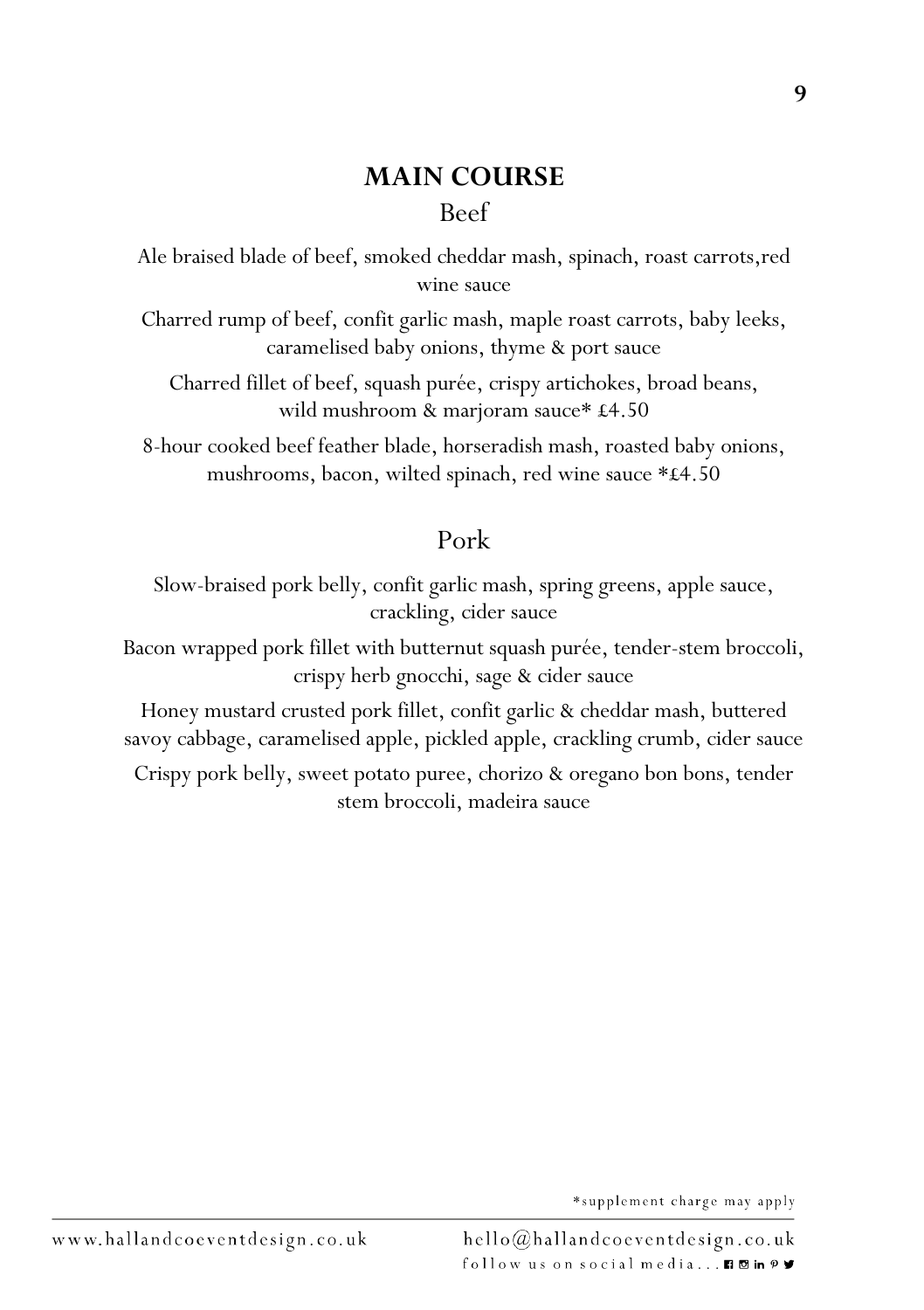# **MAIN COURSE** Lamb

Charred lamb, slow braised crispy shoulder, sweet potato purée, confit garlic creamed savoy & red wine sauce\* £3.50

Rump of lamb, sweet potato fondant, baby courgettes, wilted spinach, pea, broad bean & feta salsa\* £3.50

Rack of lamb, confit new potatoes, roast red pepper purée, sun-blushed tomatoes, black olive tapenade, roast courgette & oregano sauce\* £4.50

Lamb leg steak, charred yellow & green courgettes, cavalo nero, garlic & shallot crispy potatoes, redcurrant puree, rosemary & thyme sauce

#### Fish

Hake, heritage tomatoes, charred asparagus, potato rosti, lemon oil (seasonal) Salmon, lemon & dill crushed new potatoes, green beans & salsa verde Smoked haddock fish cake, wilted spinach, soft poached egg, whole-grain mustard sauce

Poached halibut, lobster & chervil tortellini, charred spring onion, braised baby fennel & lemon emulsion\*£5.00

Sea trout, baby gem, asparagus, & pea fricassee, lemon puree, crispy mussels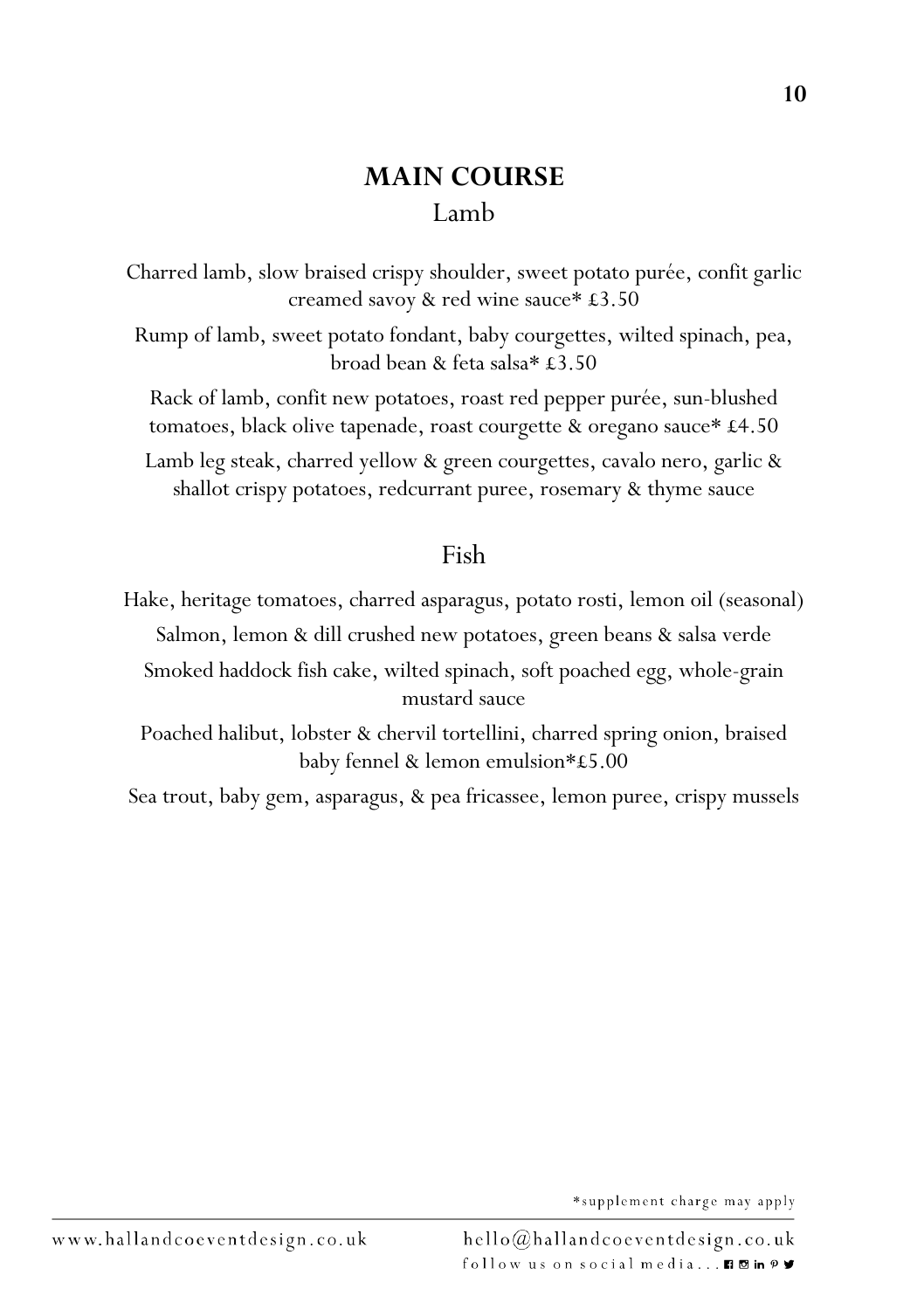#### **MAIN COURSE**

#### Vegetarian

Moroccan spiced cauliflower steak, caramelised cauliflower puree, garlic & shallot buttered greens, lemon & coriander yoghurt, pomegranate & toasted almonds

Chickpea, spinach & sweet potato curry, turmeric rice, spring onion bhaji & coconut yogurt

Crispy herb gnocchi, roasted butternut squash, sprouting broccoli, Parmesan & lemon oil

Cauliflower & truffle arancini, cauliflower purée, charred purple sprouting broccoli & truffle oil

Asparagus, pea & mint risotto, crispy poached egg, basil oil

# Vegan

Sweet potato cannelloni, stuffed with spinach & wild mushroom, tomato & basil sauce, vegan feta

Celeriac, calvalo nero & chestnut lasagne, vegan parmesan salad

Sweet potato, sun blushed tomato & oregano arancini, sweet potato puree, wilted greens, lemon oil

Pea, broad bean & fennel risotto, charred courgettes & leeks, herb oil, vegan cream cheese

(many of the above vegetarian options can also be made vegan)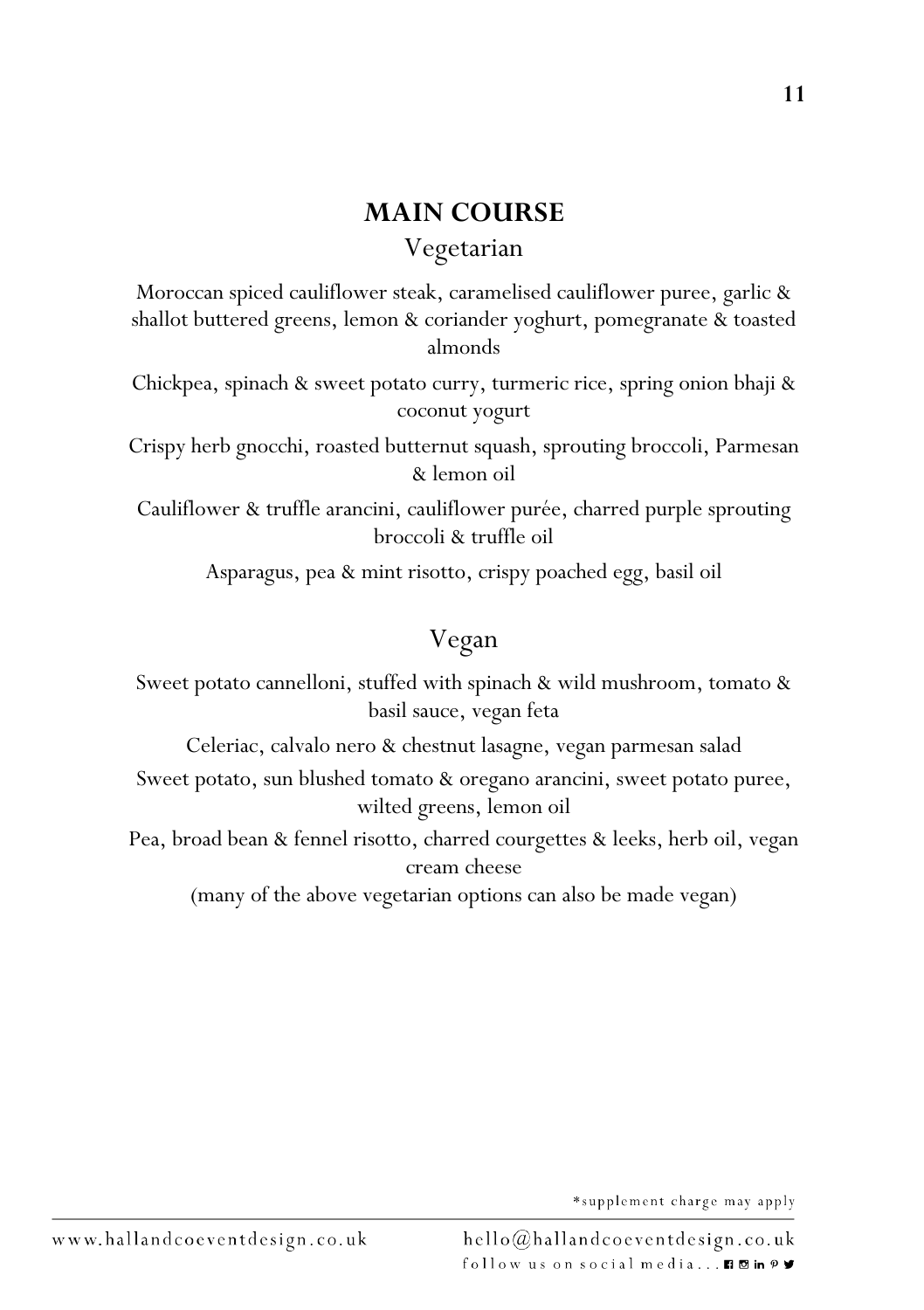# **MAIN COURSE** Sharing boards

Honey & citrus roast shoulder of pork with crackling & granny smith apple salsa Slow cooked mustard marinated brisket of beef Slow cooked aromatic shoulder of lamb, pomegranate, salsa verde Lemon & herb chicken, chimichurri, roast lemon

# Sharing board sides

Warm garlic & shallot buttered greens, summer salsa verde Warm roast sweet potato, toasted cumin seeds, thyme & orange dressing Wholegrain rice, caramelised onion, flaked almonds, pomegranate dressing Chilli roast squash, wild rocket, feta, toasted pumpkin seeds New potato, pickled red onion, wholegrain mustard & mint salad Red cabbage, fennel & carrot slaw, crème fraiche, herbs & toasted seeds Heritage tomato, feta, fresh oregano & chilli salad Warm minted new potatoes Seasonal baby leaf, wholegrain mustard, red onion & thyme dressing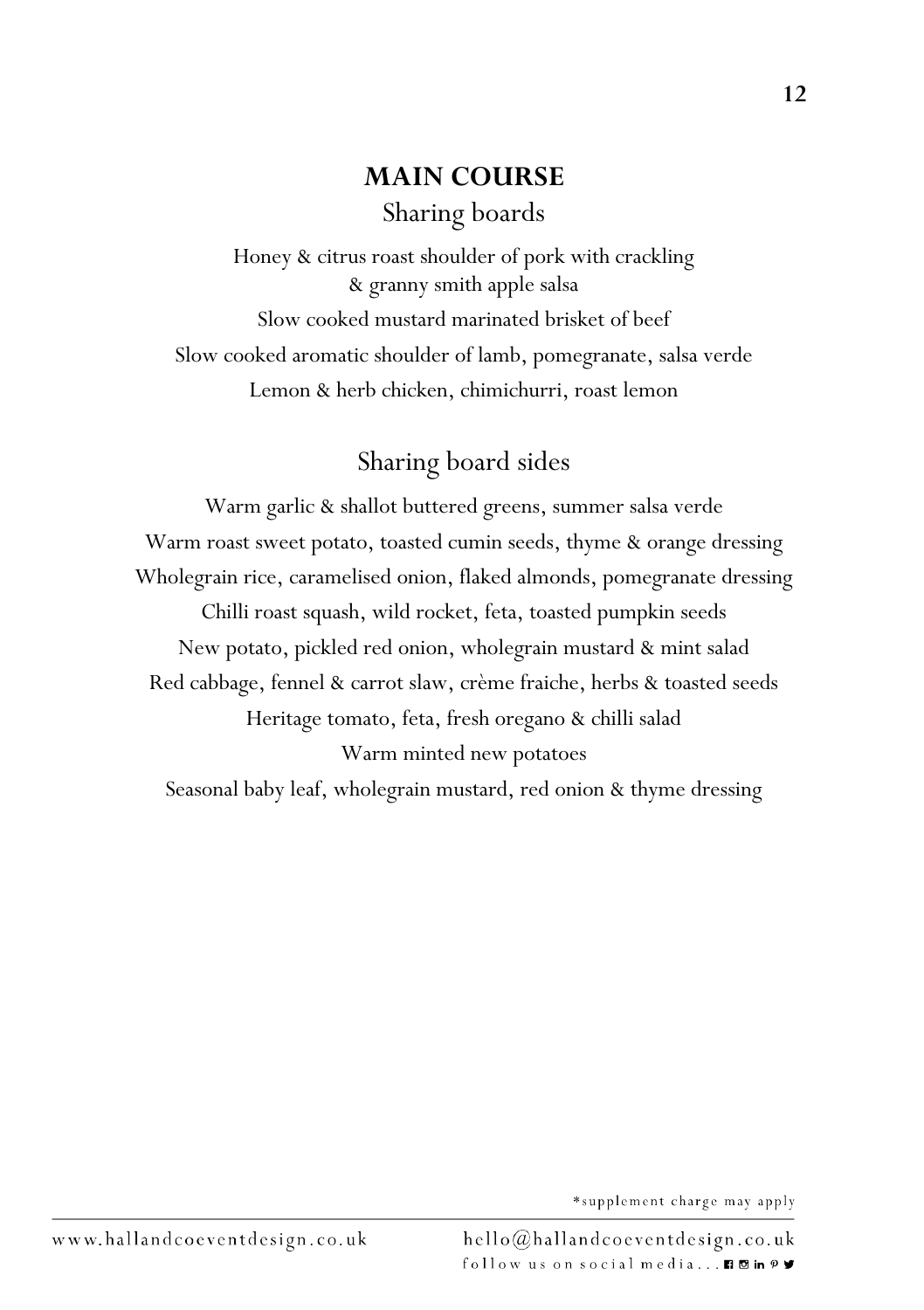### Roast Dinner Sharing Boards

choose from one or two of the following meats Slow roast shoulder of pork. Bramley apple & sage sauce, crackling Sage & wholegrain mustard pork belly, Bramley apple & sage sauce, crackling Lemon & garlic roast chicken with bread sauce

Slow roast shoulder of lamb with mint, red onion & caper salsa Roast sirloin of beef, horseradish crème fraiche

All served with rosemary & garlic roasted potatoes, honey glazed parsnips & carrots, garlic & shallot buttered seasonal greens, wholegrain mustard & thyme Yorkshire puddings, red wine gravy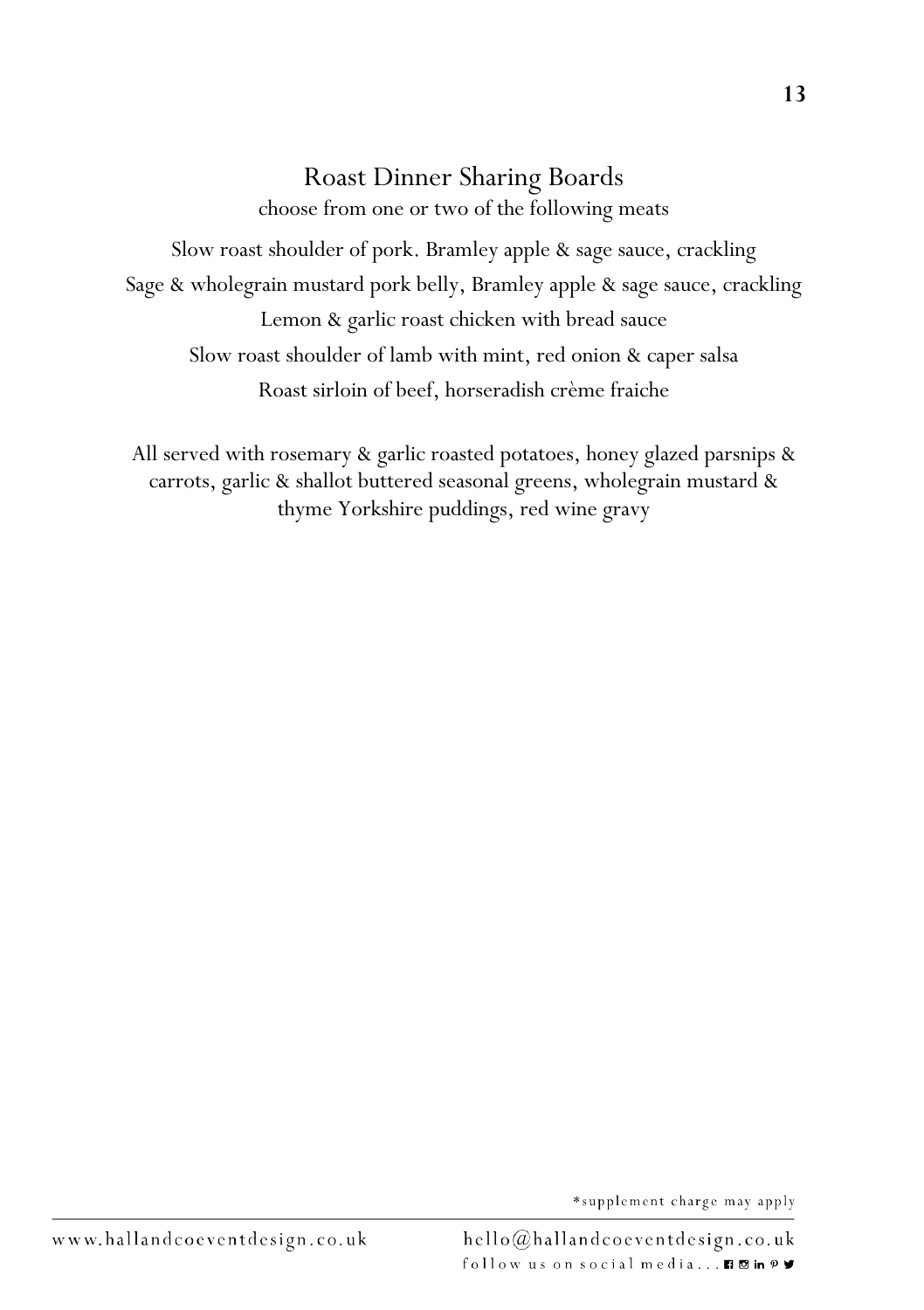#### **DESSERT**

Warm sticky toffee pudding, toffee sauce, honey & bourbon glazed dates, vanilla ice cream

Warm rhubarb Bakewell tart, rhubarb & ginger compote, clotted cream Warm s'mores brownie, toasted marshmallow fluff, salted caramel cream Dark chocolate & salted caramel delice, vanilla ice cream, cacao tuile Vanilla panna cotta, raspberry jelly, raspberry & mint salad, vanilla shortbread Lemon posset, strawberry, mint, hazelnut brittle Glazed passion fruit tart, mango curd, lime mascarpone, gingernut biscuit Glazed lemon tart, raspberry curd, raspberries, meringue, pistachio Vanilla crème brûlée, spiced apple compote, gingernut biscuit Summer pudding, torched vanilla meringue, strawberry ice cream Baked custard tart, gingernut crumble, calvados prunes & spiced cream

Brown sugar panna cotta, brûléed banana, salted caramel, chocolate shortbread crumble

Eton mess: Vanilla cream, raspberry curd, meringue, seasonal berries Dark chocolate mousse, sour cherry compote, vanilla cream, chocolate shavings

# Vegan

Dark chocolate brownie, stewed berries & vanilla ice cream Lemon & orange posset, raspberries & vanilla shortbread Maple roast figs, vanilla oat crème fraiche, gingerbread sponge, pecans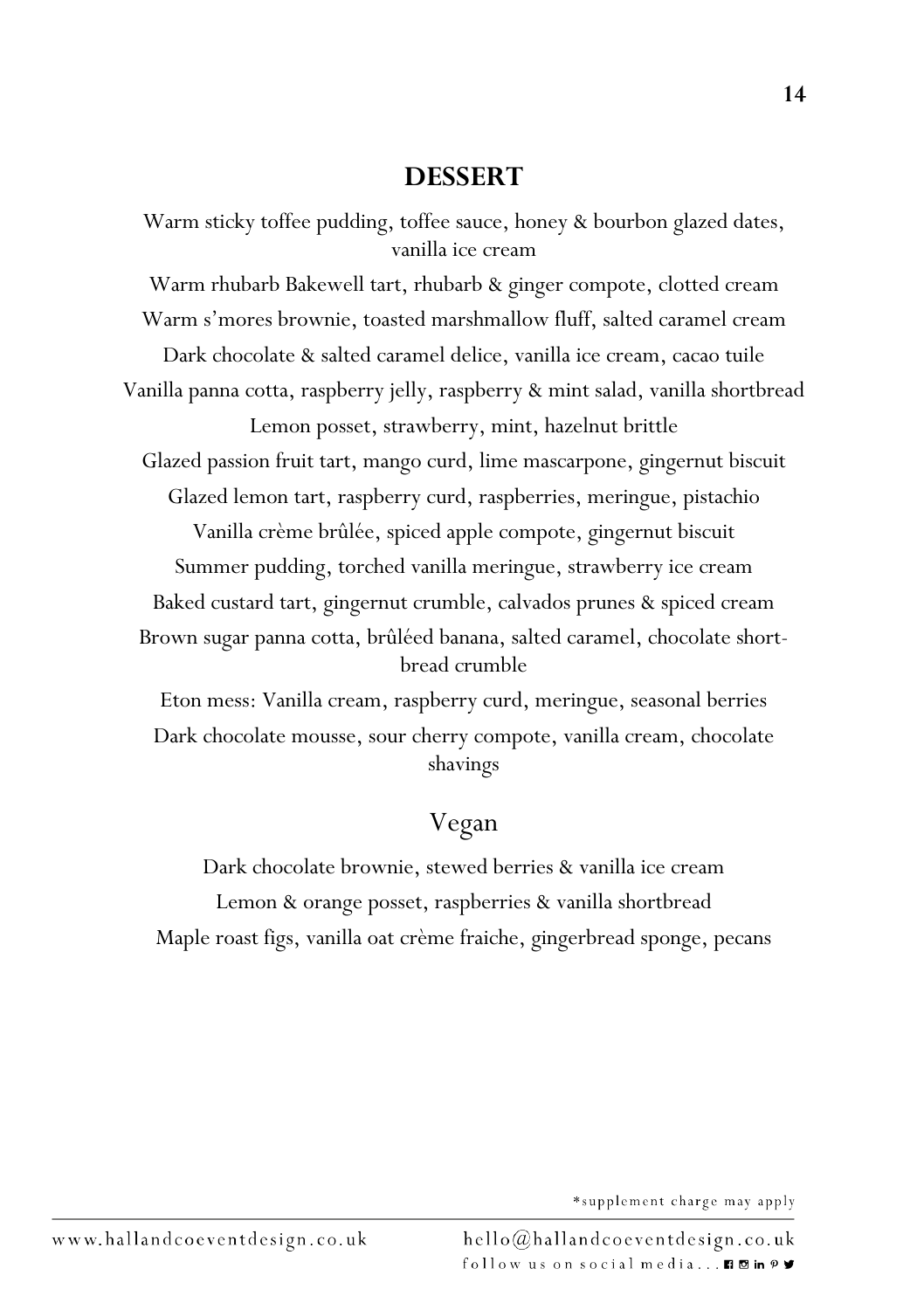# **DESSERT** Sharing boards

Select three desserts or let us know some of your favourites! Desserts are displayed as miniature versions on sharing boards for each table, everyone gets one of each dessert or why not make your favourite dessert larger? Served on sharing boards for guests to dig into at the table.

# Sharing Pavlova

Mango, passionfruit, pineapple, kiwi & toasted coconut

Brown sugar meringue, cappuccino mascarpone, caramelised white chocolate, toasted hazelnuts & mocha sauce

Strawberry, raspberry, blueberry, blackberries, raspberry curd, lemon sugar & crushed meringue

Maple mascarpone, bourbon cherry compote, candied pecans, fresh cherries & dark chocolate shavings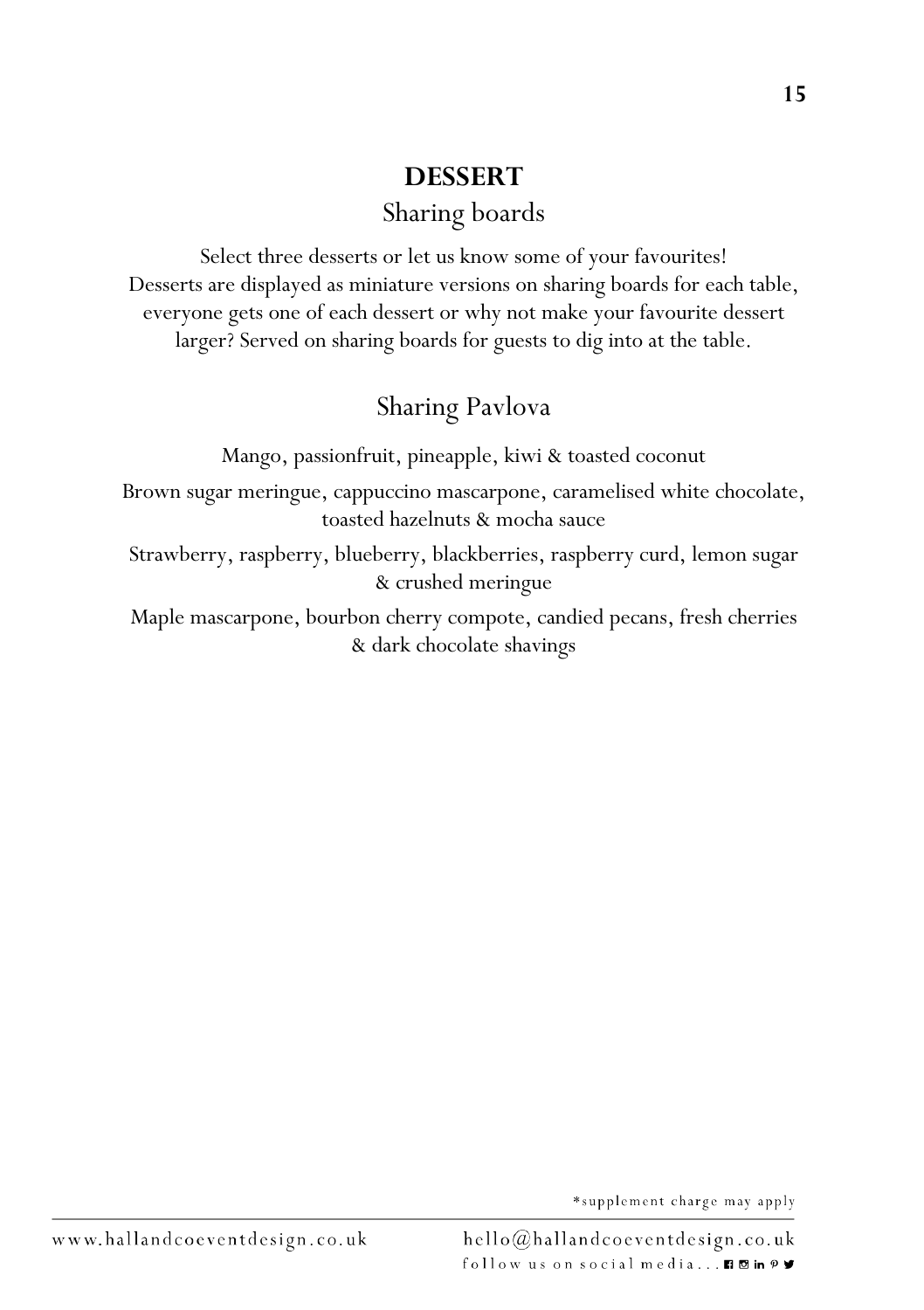#### **CHILDREN'S MENU**

Please see below our most popular children's meals choices. Depending on age, children can also have a smaller portion of the adult menu.

#### **Starters**

Tomato soup

Chopped carrot, cucumber, bread sticks with hummus dip

#### Mains

Sausage, mash & peas Chicken breast, mashed potato & peas Fish goujons, chips & peas Macaroni cheese & garlic bread Penne pasta, tomato & basil sauce, parmesan

#### Desserts

Double chocolate brownie, vanilla ice cream Selection of ice cream with fresh berries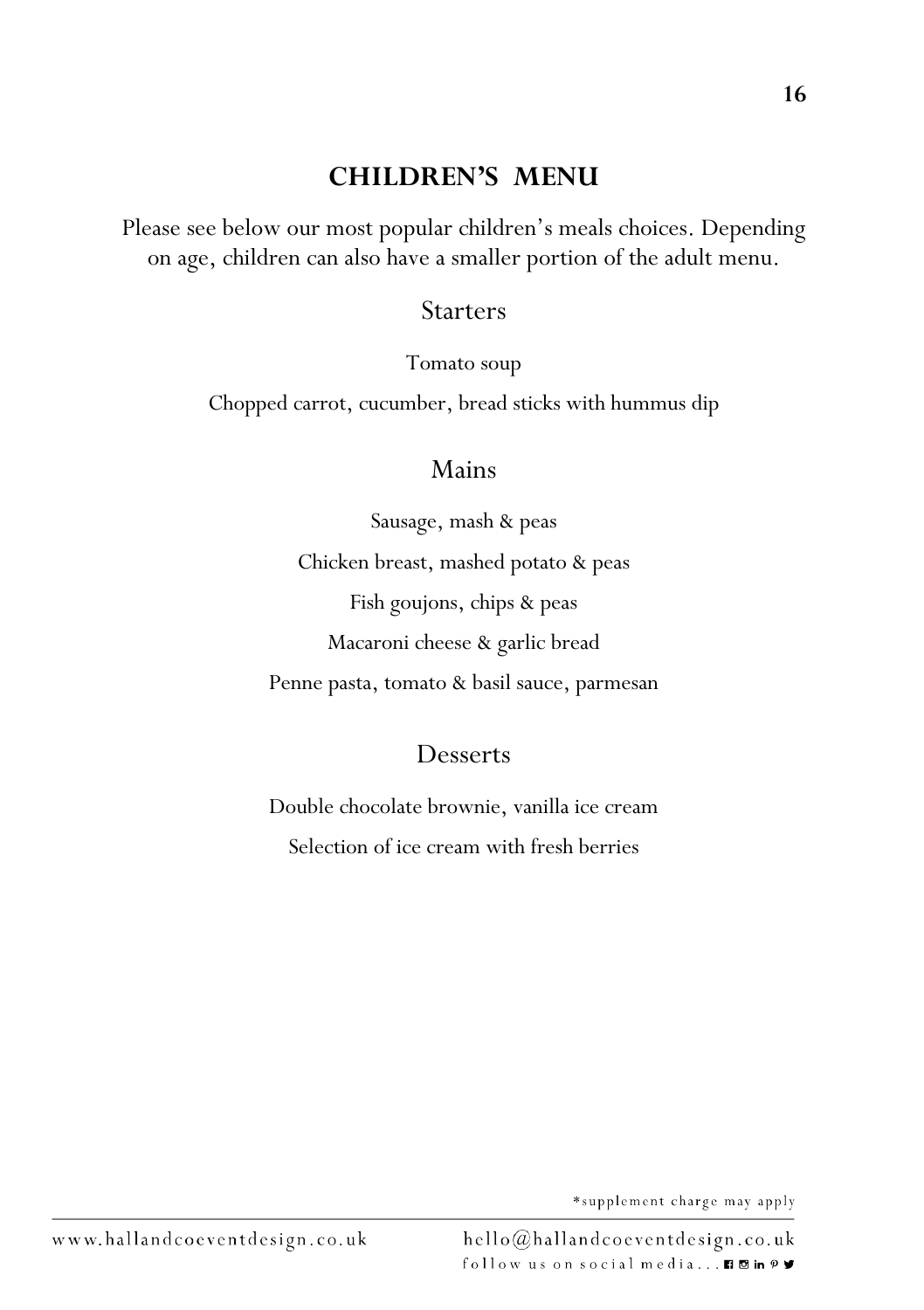#### **BBQ**

#### **Meat**

Sticky BBQ pork belly ribs 12-hour slow cooked smoky beef brisket Chipotle maple chicken wings & drumsticks Confit shallot, wholegrain mustard & thyme burgers Beer, honey & lemon chicken skewers Pulled BBQ pork shoulder, bourbon BBQ sauce & pickles

#### **Vegetarian**

Chipotle, lime & coriander marinated halloumi Chickpea & corn burgers, spiced tomato relish Smoky chilli, coriander & lemon grilled paneer BBQ aubergine, harissa yogurt

#### **Sides**

Smoked applewood cheddar macaroni cheese Charred corn with maple bacon butter Boston beans Avocado, lime & spring onion potato salad Slaw Warm cornbread, chipotle maple butter Charred corn salsa, red onion, pepper, cherry tomato, coriander & lime Charred baby gem lettuce, blue cheese dressing, capers & walnuts Watermelon, red onion, feta & mint salad Orzo salad, roast peppers, courgette ribbons, olives, salsa verde Bourbon BBQ sauce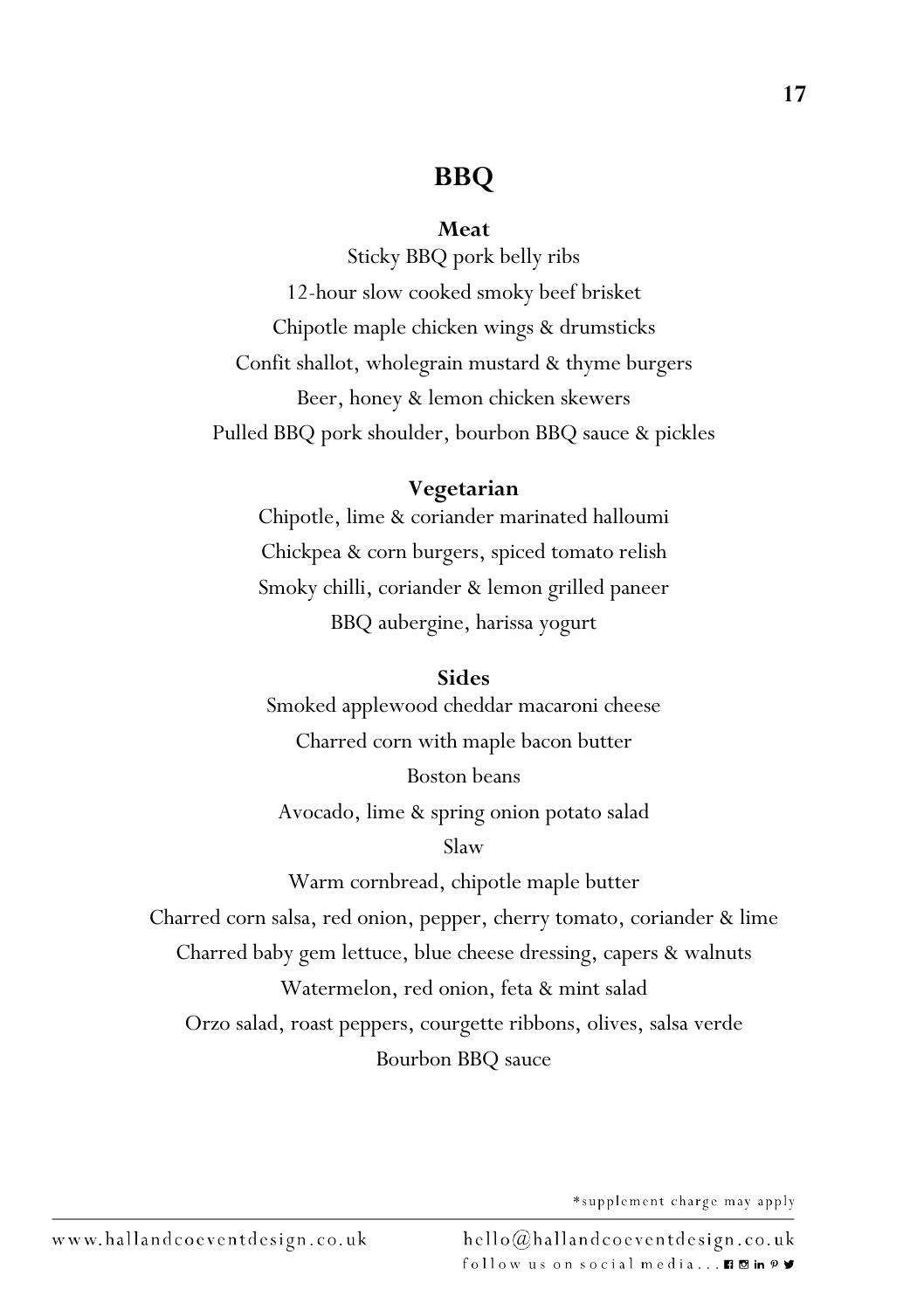#### **LATE NIGHT FOOD**

Fish & chips, lemon, tartar sauce Pulled pork bun, BBQ sauce, baby gem Beef burger, baby gem, red onion, tomato relish Lamb & mint burger, baby gem, raita Charred halloumi & mushroom burger, baby gem, pesto Smoked applewood mac 'n' cheese, spring onions, herb breadcrumbs Nachos, guacamole, sour cream, tomato salsa & cheddar Halloumi fries, sriracha mayonnaise, crispy onions Bacon roll, tomato sauce or brown sauce Farmhouse sausage hot dog, brioche roll, shallot relish, tomato sauce, mustard, applewood smoked cheddar, crispy onions Bao bun, sticky lime hoisin pork belly, picked ginger, ponzu cucumber, coriander Bao bun, sticky sesame tofu, pickled ginger, ponzu cucumber, coriander Dirty fries, mature cheddar, crispy bacon, sriracha mayonnaise Soft shell taco charred pomegranate molasses chicken, slaw, pickled red cabbage, chipotle yogurt Soft shell taco, bourbon maple glazed pork belly, slaw, pickled red cabbage, charred lime, coriander Soft shell taco, red onion bhaji, slaw, pickled red cabbage, raita, mango chutney Chip cone

#### Grazing stations

Any of the starter grazing boards can also be made into an evening grazing station.